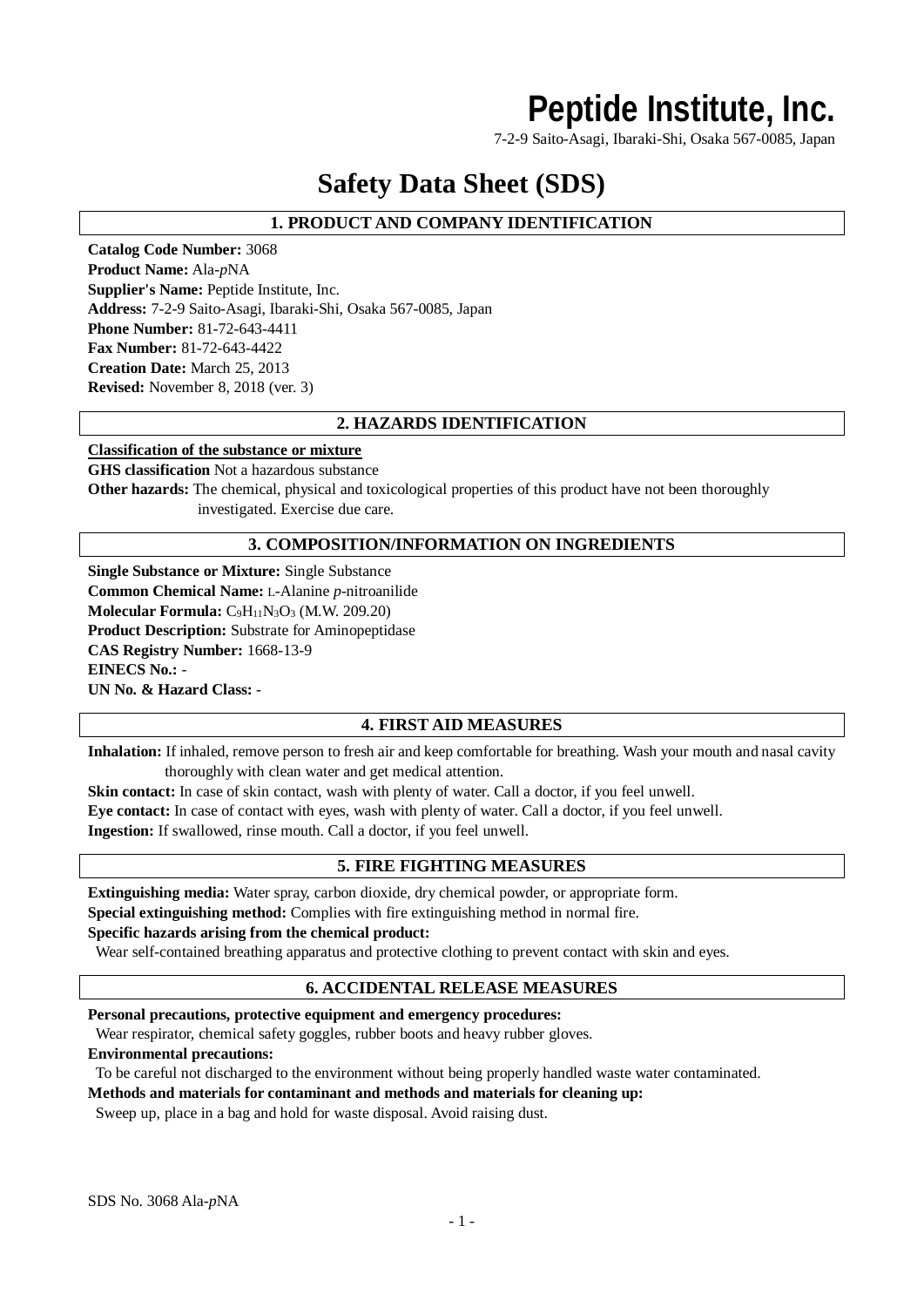# **Peptide Institute, Inc.**

7-2-9 Saito-Asagi, Ibaraki-Shi, Osaka 567-0085, Japan

## **7. HANDLING AND STORAGE**

**Handling:** Avoid inhalation. Avoid contact with eyes, skin and clothing. **Storage:** Keep container tightly closed. Store in a cool dry place. Recommended Storage 2-10 °C.

## **8. EXPOSURE CONTROLS/PERSONAL PROTECTION**

**Engineering controls:** No data available **Exposure limits:** No data available **Personal protective equipment:**

Wear appropriate respirator, chemical-resistant gloves, safety goggles, other protective clothing.

## **9. PHYSICAL AND CHEMICAL PROPERTIES**

**Appearance and Odor:** Pale yellow crystalline powder **Reactivity in Water:** No reactivity **Solubility:** Soluble in 1 mol/L HCl or MeOH

## **10. STABILITY AND REACTIVITY**

**Stability:** No data available **Reactivity:** No data available

## **11. TOXICOLOGICAL INFORMATION**

**Acute toxicity:** No data available **Skin irritation/corrosion:** No data available **Serious eye damage/ irritation:** No data available **Respiratory or skin sensitization:** No data available **Reproductive cell mutagenicity:** No data available **Carcinogenicity:** No data available **Reproductive toxicity:** No data available **STOT-single exposure:** No data available **STOT-repeated exposure:** No data available **Aspiration hazard:** No data available

### **12. ECOLOGICAL INFORMATION**

**Ecotoxicity:** No data available **Persistence and degradability:** No data available **Bioaccumulative potential:** No data available **Mobility in soil:** No data available

### **13. DISPOSAL CONSIDERATIONS**

Observe all federal, state and local environmental regulations. Dissolve or mix the material with a combustible solvent and burn in a chemical incinerator equipped with an afterburner and scrubber.

### **14. TRANSPORT INFORMATION**

**UN number and UN classification:** This material is not classified as hazardous goods.

### **15. REGULATORY INFORMATION**

Not applicable.

Caution: The chemical, physical and toxicological properties of this product have not been thoroughly investigated. Exercise due care.

SDS No. 3068 Ala-*p*NA